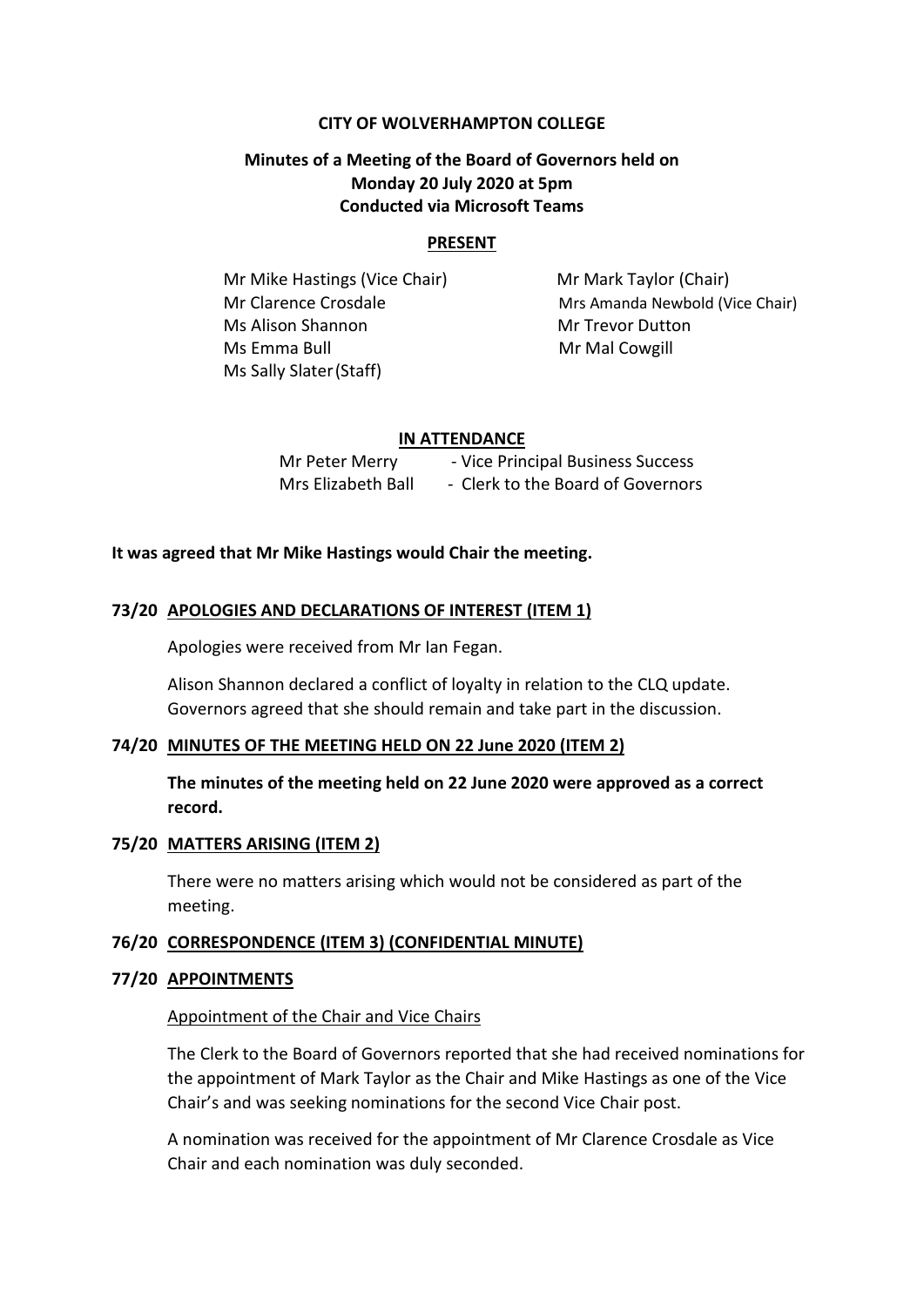*Mr Mark Taylor, Mr Mike Hastings and Mr Clarence Crosdale left the meeting.*

**It was resolved that:**

- **- Mr Mark Taylor be appointed as the Chair of the Board of Governors for a period of 12 months from 1 August 2020 to 31 July 2021.**
- **- Mr Mike Hastings and Mr Clarence Crosdale be appointed as Vice Chairs of the Board of Governors for a period of 12 months from 1 August 2020 to 31 July 2021.**

*Mr Mark Taylor, Mr Mike Hastings and Mr Clarence Crosdale re-joined the meeting.*

# **78/20 UPDATES (ITEM 5) (CONFIDENTIAL MINUTE)**

# **79/20 STRATEGIC DEVELOPMENT IMPLEMENTATION PLAN REPORT (ITEM 6)**

The Principal presented the Strategic Development Implementation plan and reported that whilst the content is derived from the self-assessment process and in year themes, as part of this year's planning, SMT members have reviewed two additional themes. These were their contribution to making a step change to improve performance across the Board, and learning from COVID-19 and implementing new working practices.

The Board of Governors considered the report and noted the revised EMT responsibilities and the 'step changes' identified for each area.

They were advised that the plan will be supplemented by a detailed action plan and key performance indicators and that whilst the usual KPI report was not presented at the meeting, reports on performance indicators were being provided in relation to staffing, finance and main college performance.

The Board of Governors fully endorsed the plan, but suggested that some of the wording could be revisited to fully identify actions to be taken in the coming year.

It was also suggested that a shorter version could be prepared which could be shared with stakeholders.

# **It was resolved that the Strategic Development Implementation Plan be approved.**

# 2020/21 Curriculum Plan Supporting Commentary

The Principal highlighted key points from the commentary in relation to 16-19 provision, adult provision, apprentices and sub-contract provision.

# *16-19 Provision*

It was noted that full time 16-19 applications at the end of June 2020 are 10% up in comparison to 2019. Governors noted that 16 to 19 year old forecast numbers continue to increase and that if applications increase against the plan the College would discuss in year growth funding with the ESFA.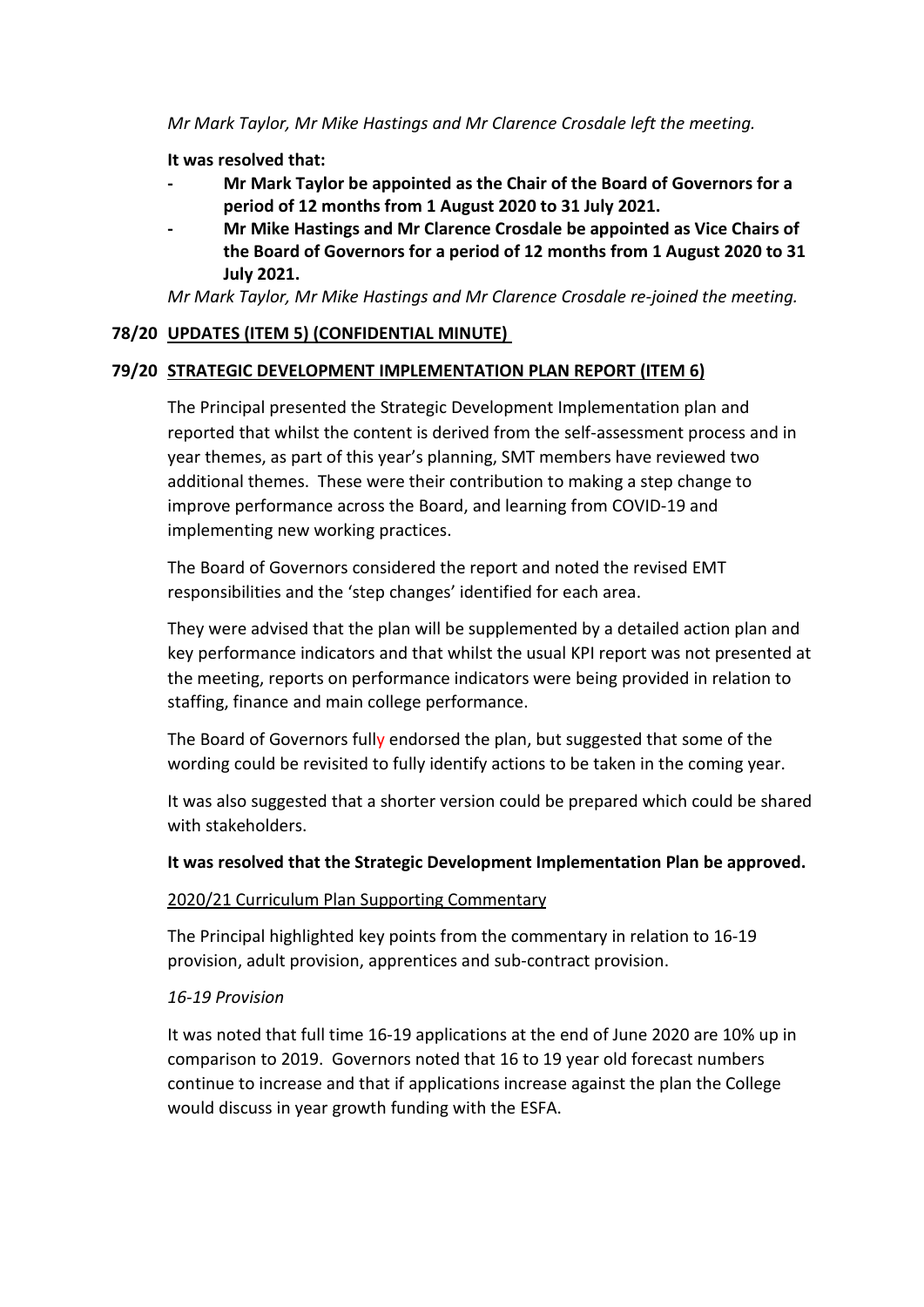### *Adult Provision*

It was reported that the funding of adult provision is more complex particularly due to the funding mechanism and the different mix of provision. The Principal also reported that the West Midlands Combined Authority had now confirmed their allocation for 2020/21.

The Board of Governors noted that adult forecast numbers continue to increase and that the applications confirmed at the end of June 2020 support this. In addition, it was noted that the College needs to review its mix of Adult Education Budget and prepare for the potential for in-year growth.

# *Apprentices*

The Board of Governors noted the uncertainty in relation to apprenticeships due to their dependency on employers and the impact of the COVID-19 outbreak. Whilst the full impact of COVID-19 is yet to be realised and the targeted number of new starts would be more difficult to achieve, it was reported that the College is maintaining regular contact with all employers and offering full support via the Account Managers.

## *Sub-Contracting*

The Board of Governors noted the current sub-contracting arrangements including the geographical area and rationale for engaging with those partners together with the range of due diligence processes that take place.

It was also noted that in accordance with the Government's June 2020 consultation levels of sub-contracting are continuing to decrease.

# 2020/21 Financial Commentary

The Vice Principal Business Success presented the commentary which provided the background to the College's unique position.

It was noted that the financial forecast was to be submitted to the ESFA by 31 July 2020 and that the commentary would form an important part of this submission.

The Vice Principal Business Success reported that the Board of Governors were being asked to approve the budget for 2020/21 and the key points and sensitivities were highlighted including:

- An operating surplus compared to a COVID-19 influenced forecast deficit and a statutory surplus of £40k
- Increased income as a result of the increase in funding rate and increased student numbers
- An assumed increase in adult numbers with the potential for opportunities for people looking to re-skill. There are risks, however, associated with the need for social distancing etc.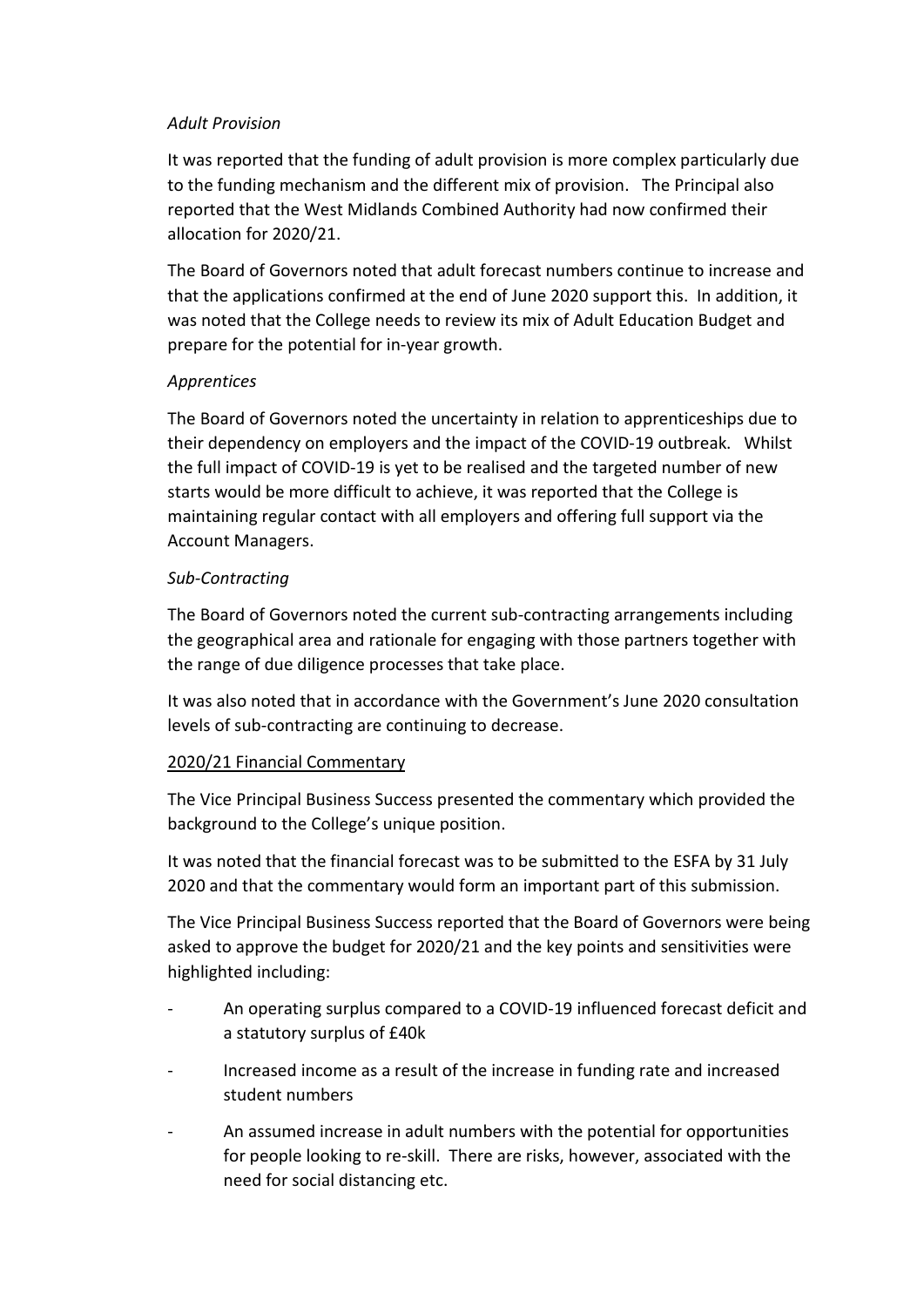Predicting the level of apprenticeship income is challenging as a result of the circumstances surrounding the COVID-19 outbreak and the number of apprentices currently furloughed or on a break in learning. New starts will depend on the number of employers, but the Government has introduced a number of incentives.

The report provided the Board of Governors with a detailed analysis of income, pay and non-pay expenditure and it was noted that currently the budget did not make provision for a staff pay award.

The Vice Principal Business Success advised that the College was able to operate within its means and manage its cash during the traditionally low period in March and April.

He also advised that the Board of Governors should be fully aware of the sensitivities surrounding the budget and that in submitting it to the ESFA he would have to provide projections taking those sensitivities into account.

Governors questioned whether provision for a staff pay award should be included in the budget and whether the position was such that there was no capacity for investment in the College estate.

In relation to a staff pay award, it was noted that this would be reviewed at the half year point when consideration could be given to the College's financial position and the ability to make an award.

The Vice Principal Business Success advised that some investment will be possible in view of the capital funding that has been announced by the Government and which will be allocated on a formulaic basis. Governors commented that instead of revaluing the estate, it would be more beneficial for the expenditure to be used on a condition survey, but it was unlikely that this would be agreed.

Governors asked whether the budget represented the best or worst case scenario and whether it was the most likely or optimistic view.

The Vice Principal Business Success reported that a balanced budget had been established but that it was important to ensure that management information remained up to date and that the College was responsive in making necessary adjustments.

Governors also asked about the budget that had been included for restructuring and whether this would potentially affect all staff and if not used would it offset any staff pay award.

The Vice Principal Business Success replied that the provision had been made as a contingency and that no large-scale restructuring was envisaged. If it was not used there was potential for this to offset a pay increase.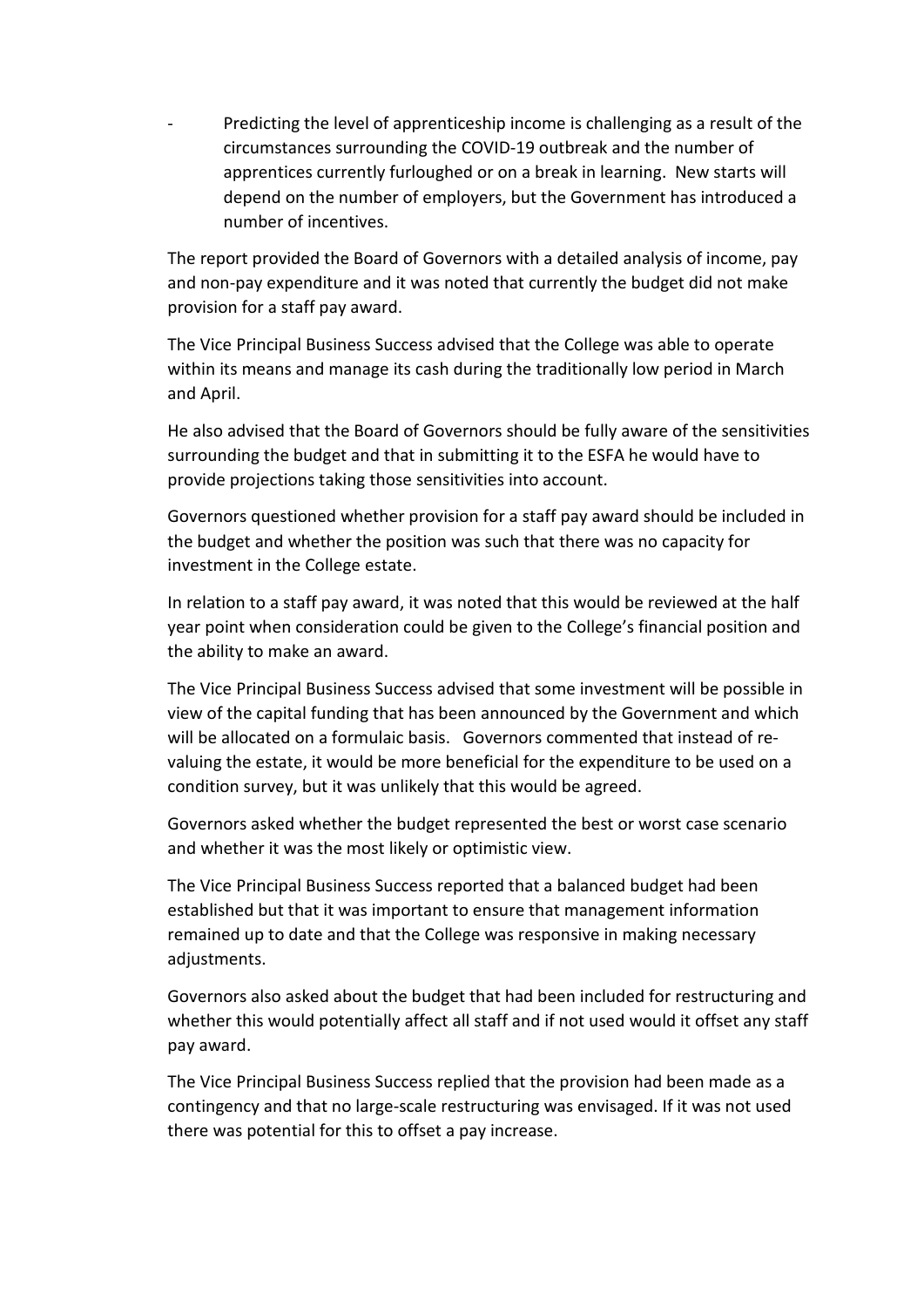Governors questioned the provision for agency staff which was at the same level as the previous year and whether this was because the College was planning to employ the same number of agency staff.

They were advised that this provision reflects the minimum ask for agency staff and in particular related to additional learning support needs where specialists are employed by the College. Apart from that the provision is to provide headroom to be able to flex the staffing requirements.

It was highlighted that there is no significant contingency built into the budget.

Governors asked that where risks were identified as 'red' they are clearly highlighted in reports to ensure that they are given sufficient consideration.

It was noted that there was only a modest increase in the budget for computer software equipment and Governors asked whether, in view of the emphasis on teaching differently, that spend was related to the College campus or for supporting students at home.

The Vice Principal Business Success reported that it was a combination of both but that the College was also pushing for more bursary funding to provide capacity to buy equipment for students.

Governors questioned whether there was any provision in the budget for cyber security and were advised that there was no specific allocation, but that the College is staying alert and vigilant to phishing and other types of attack and had increased insurance cover in this area.

Governors commented that they considered the presentation of the information in the report to be very helpful, allowing Governors to understand the risks and the sensitivities surrounding the budget.

The importance of monitoring cashflow was again emphasised and the Principal reported that it would be beneficial for the College to receive ESFA funding on a 'flat' profile. It was agreed that the Vice Principal Business Success would model the position if funding was received in equal amounts during the year and report back to Governors at their next meeting.

### *Action: Vice Principal Business Success*

It was agreed that in finalising the submission to the ESFA, the Vice Principal Business Success would liaise with a small group of Governors.

### **It was resolved that the budget for 2020/21 be approved.**

### **80/20 COLLEGE REPORT (ITEM 7)**

The Principal presented the report and provided an update on the progress the College is making during the COVID-19 closure.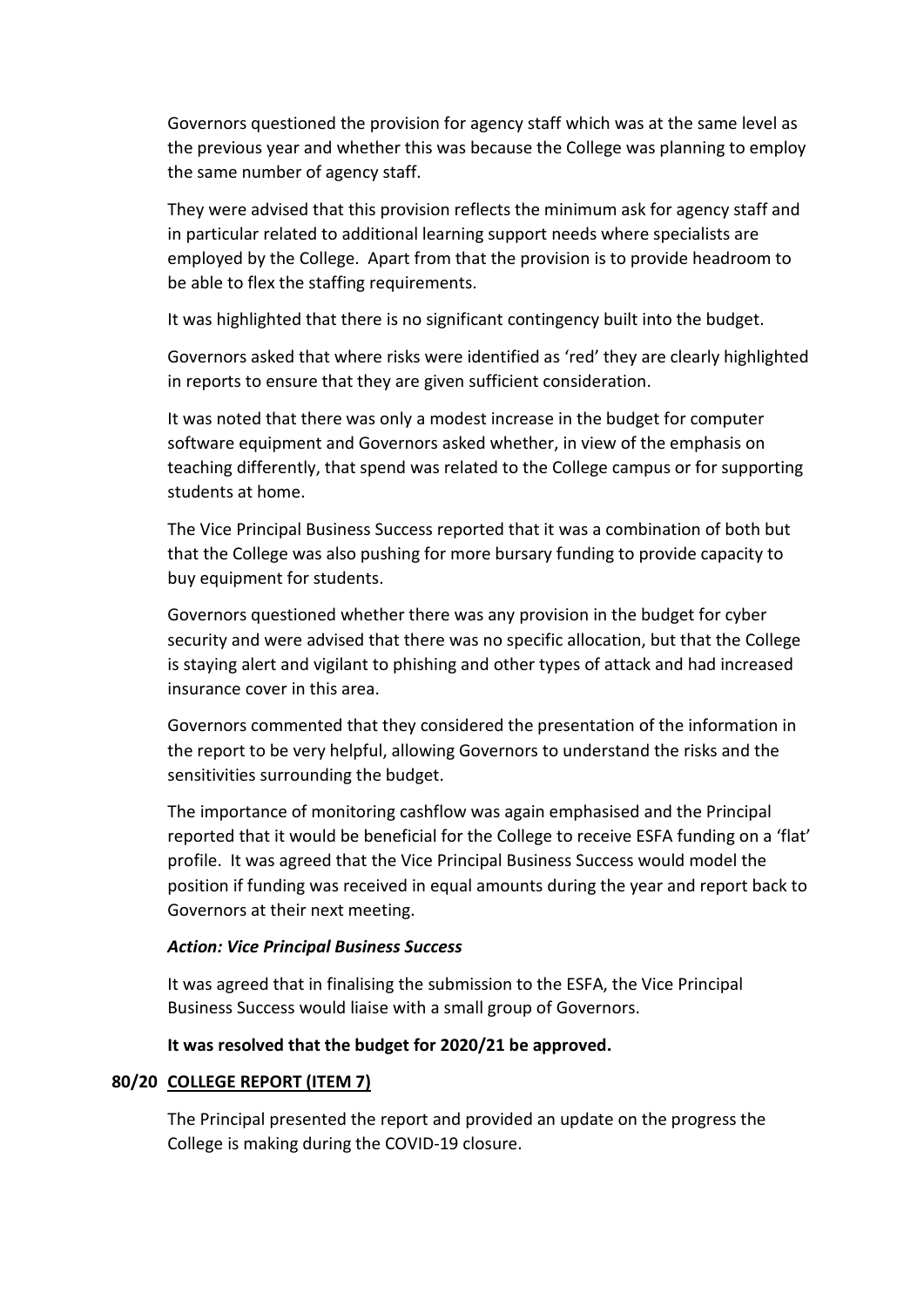### Student Engagement

### *Applications*

The Board of Governors noted the interviews that had taken place with students, the high conversion rate to applications and that applications received for full time courses overall remain above those received at the same time last year.

It was also noted that applications for part time provision continue to be significantly higher than the previous year.

# *Safeguarding Report 2019/20*

The Principal reported that the Safeguarding Policy would be presented at the meeting of the Board of Governors in September 2020 and proposed that consideration of the Safeguarding Report be deferred to that meeting.

The Safeguarding link Governor reported that his meeting with the College Safeguarding lead was to be re-arranged and that in view of the current situation the number of safeguarding referrals had reduced.

# **It was resolved that the Safeguarding Report 2019/20 be deferred for consideration by the Board of Governors at their meeting in September 2020.**

## Student Success

The Board of Governors noted the report on the arrangements for students to complete their vocational assessments.

It was reported that the COVID-19 outbreak is impacting significantly on apprentices and that 435 students are currently engaged in learning and not furloughed with a further 132 on a break in learning.

Governors noted that these students could return to the College next year and that there are significant numbers interested in taking an apprenticeship in 2020/21 if employers could be identified.

However, in view of the uncertainties it is important for the College to be responsive in relation to apprenticeship provision.

Governors were advised that in relation to curriculum planning a lot has been learnt from the introduction of online learning and this will support the ongoing development of blending and hybrid learning.

### People Engagement

The Principal reported that staff had agreed to return two weeks early following the summer break and will be taking part in CPD events that usually follow the end of term.

It was noted that the College is not experiencing high levels of sickness providing confidence that it will be able to open on site within the next 3-6 months.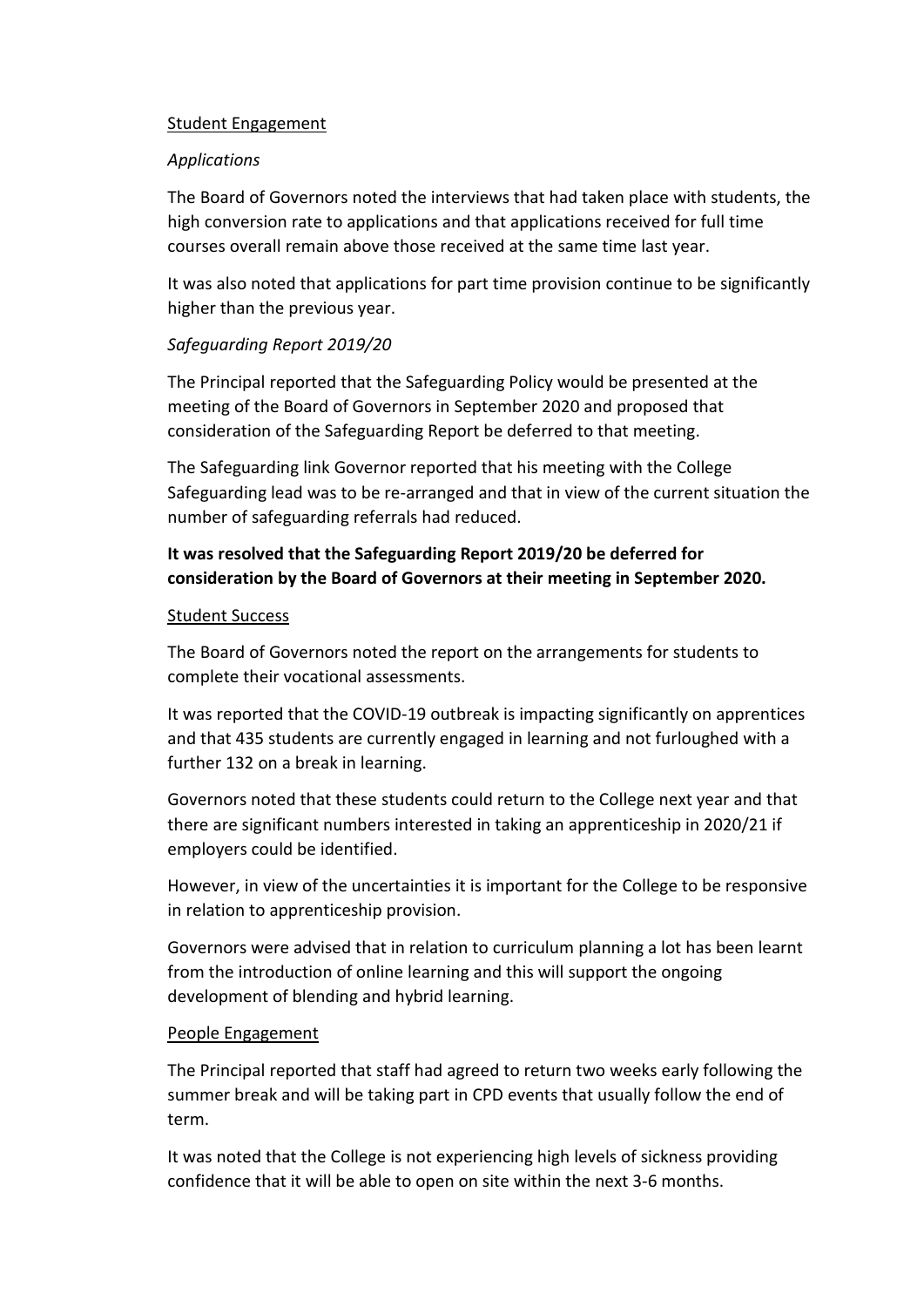The Principal reminded Governors that the post of Assistant Principal People Engagement remained vacant and that as a result of discussions with members of the Senior Management Team it was proposed to maintain the current position until Christmas.

Whilst supporting the proposal, the Board of Governors commented that as the post remained in the budget, action could be taken to provide additional support if required.

#### **It was resolved that the report be noted.**

#### Business Success

#### *Insurance Procurement*

The Vice Principal Business Success reported on the process that had taken place to procure the College insurance services.

Governors noted that as a result of the process, significant savings had been generated and the recommendation was the appointment of FE Protect Ltd.

The Vice Principal Business Success confirmed that whilst FE Protect Ltd were relatively new to the market, references have been taken from other Colleges who had given very positive feedback.

### *MHR (Payroll and HR) Replacement*

The Vice Principal Business Success reported that whilst the College was undertaking a procurement exercise there remains the potential to stay with the current provider subject to appropriate safeguards.

It was noted that the tender process closes on 28 July 2020 and that the method of approval will be considered once the outcome has been decided.

### Management Accounts and Cashflow

The Vice Principal Business Success reported that the headline results for May 2020 had been shared with the Board of Governors at their meeting in June 2020 and formed an appendix to the report.

It was noted that the June 2020 Management Accounts would be circulated to Governors as soon as possible and the Vice Principal Business Success confirmed that the College's cashflow position continues to be monitored carefully.

Governors noted the updated cashflow forecast to the end of the year and that the College continues to take advantage of government grants that are available including the Job Retention Scheme and the Provider Relief Fund.

Whilst Governors recognised the importance of managing payments to creditors they were reassured that payments were up to date as delays in payments can have an impact of supplier relationships.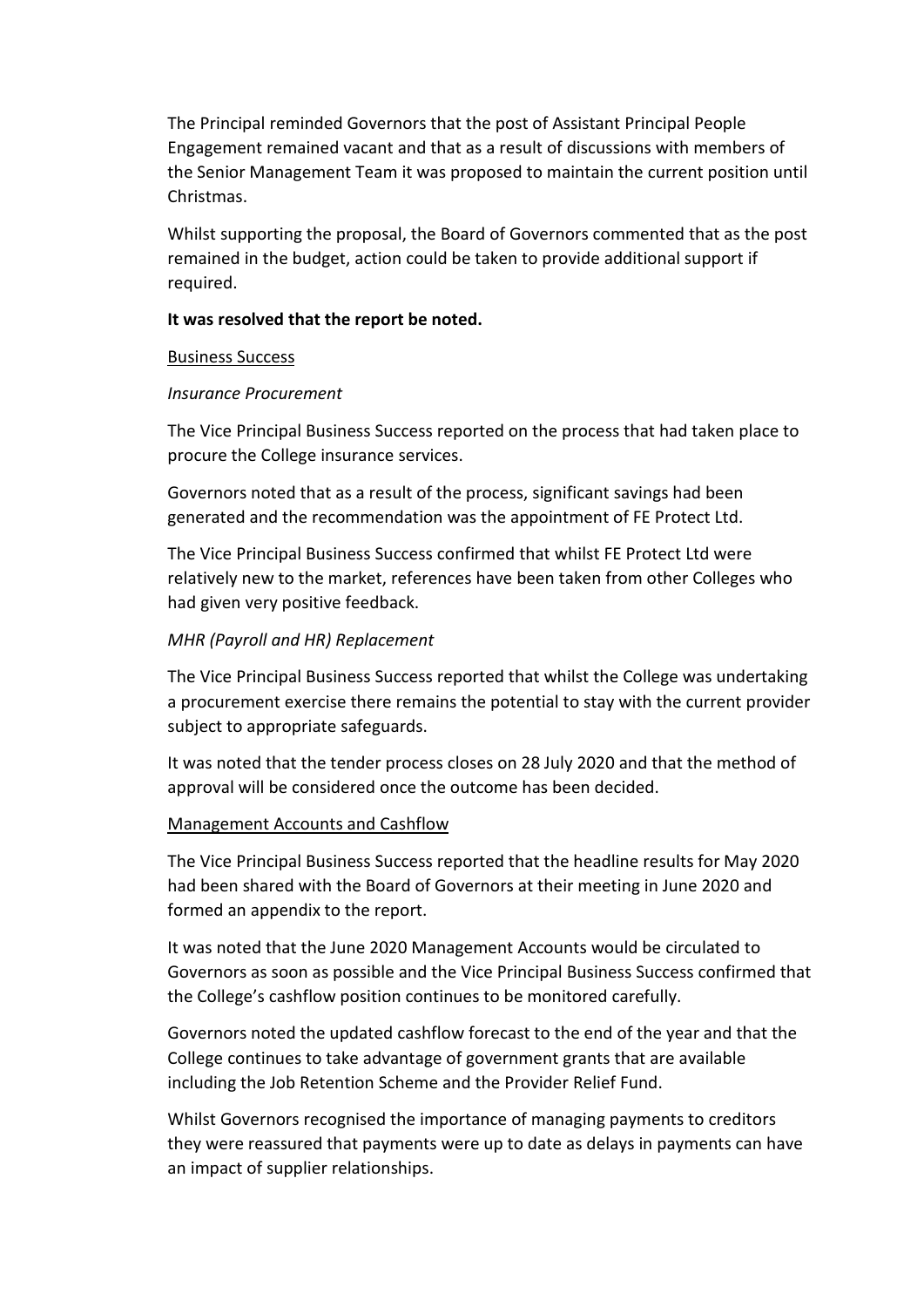**The Board of Governors noted:**

- **- The continuing work being undertaken by staff and students in response to the COVID-19 circumstances.**
- **- The continuing analysis of the applications for next year.**
- **- The College's May financial results and revised full year projection and the year end cashflow reforecast.**

**It was resolved that:**

- **- Consideration of the Safeguarding report be deferred to the meeting of the Board of Governors in September 2020.**
- **- The contract for Insurance Services be awarded to FE Protect Ltd.**

## **81/20 REPORT FROM THE AUDIT COMMITTEE (ITEM 8 a)**

The Chair of the Audit Committee presented the report and advised that the minutes of the meeting which took place on 8 July 2020 would be circulated as soon as possible.

### External Audit Plan

The Chair of the Committee reported that the External Auditors had attended the meeting and presented their report. It was noted that the fee for the External Audit had not been increased from the previous year, but that there was an additional fee in relation to the subsidiary company.

It was also noted that whilst there would be a particular focus on going concern there was no expectation that there would be a need to carry out any additional work at extra cost.

# **It was resolved that the External Audit Plan be approved.**

### Internal Audit Reports

The Board of Governors noted the outcome of the Internal Audit reports which had been considered by the Committee.

### **It was resolved that the Internal Audit Reports be noted.**

### Risk Management update

The Board of Governors considered the risk management update which was appended to the report and in particular the high-level risks identified in the risk register and the COVID-19 register.

Governors commented that they considered the risk register to be thorough and comprehensive.

### **It was resolved that the Risk Management update be noted.**

### Anti-Fraud Checklist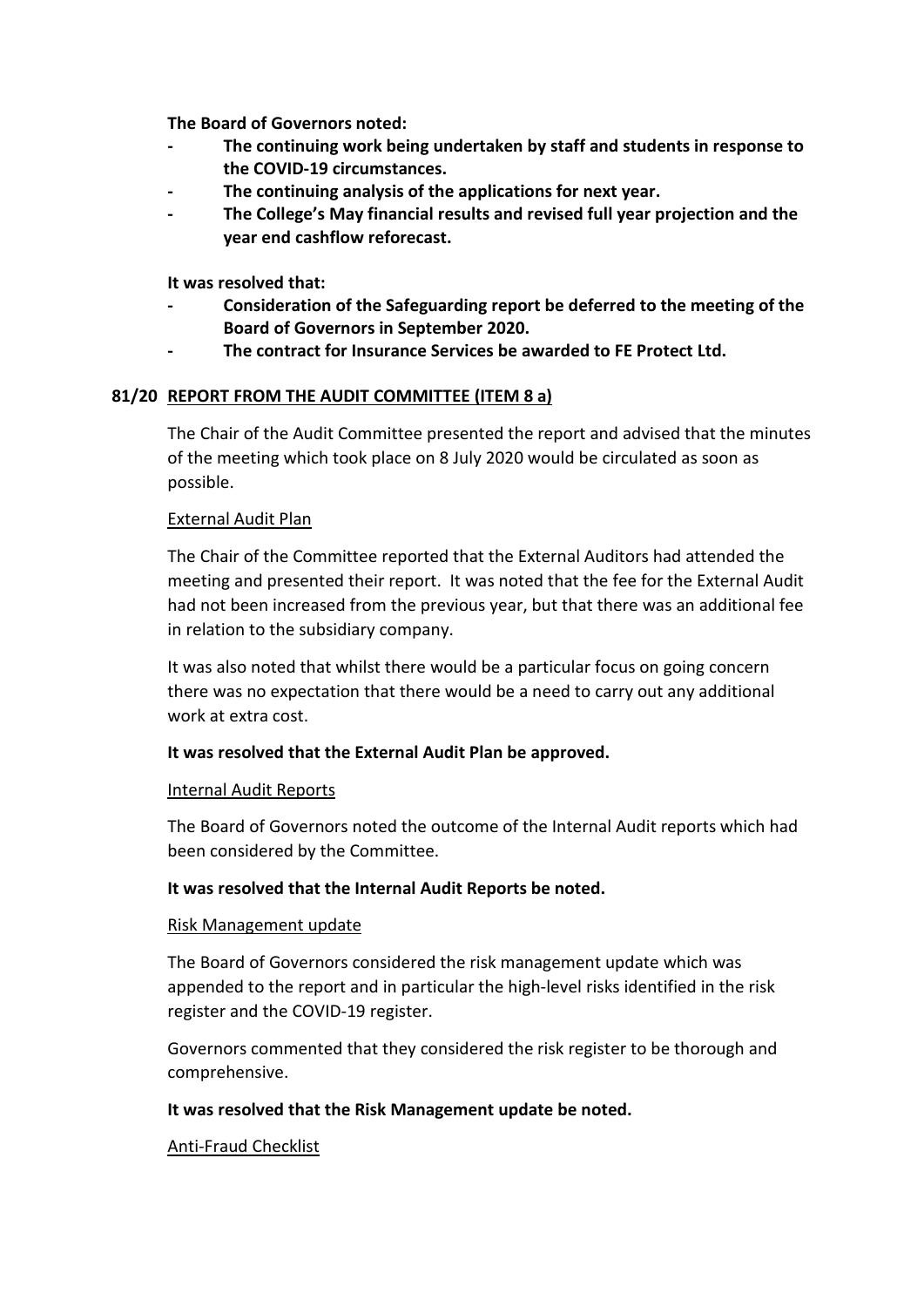The Board of Governors noted and supported the actions identified in the Anti-Fraud Checklist

## **It was resolved that the Anti-Fraud checklist be noted.**

### Approval of Policies

The Board of Governors reviewed the updated Anti-Fraud Policy and Anti-Bribery Policy and noted that these were to be circulated to staff together with a briefing.

### *Action: Clerk*

## **It was resolved that the Anti-Fraud Policy and Anti-Bribery Policy be approved.**

## Appointment of Internal Audit Service

The Board of Governors noted the report on the appointment of the Internal Audit Service.

# **It was resolved that TIAA Ltd be approved as the College's Internal Auditors on a 3+2 year basis.**

# **82/20 REPORT FROM THE SEARCH AND GOVERNANCE COMMITTEE (ITEM 8 b)**

The Board of Governors received the minutes from the meeting of the Search and Governance Committee held on 29 June 2020.

The Board of Governors considered the recommendations from the Committee.

### **It was resolved that:**

- **- Mr Clarence Crosdale be re-appointed for a period of 2 years from 1 August 2020 to 31 July 2022.**
- **- The Governor Training and Development plan 2020/21 be approved.**
- **- The membership of Committees for 2020/21 be approved.**
- **- The Governor links for 2020/21 be approved and that vacancies be filled on the appointment of new Governors.**
- **- The process for self-assessment 2019/20 be noted.**

# Appointment of Governors

The Clerk to the Board of Governors reported that two members of the Committee had recently met with four individuals who had expressed an interest in being appointed to the Board.

The Search and Governance Committee had met on 15 July 2020 and given full consideration to the skills and expertise of the potential members before making recommendations to the Board of Governors on appointments.

### **It was resolved that:**

**- Ms Nisha Rai be appointed as an Independent Governor for a period of 4 years from 1 September 2020 to 31 July 2024**